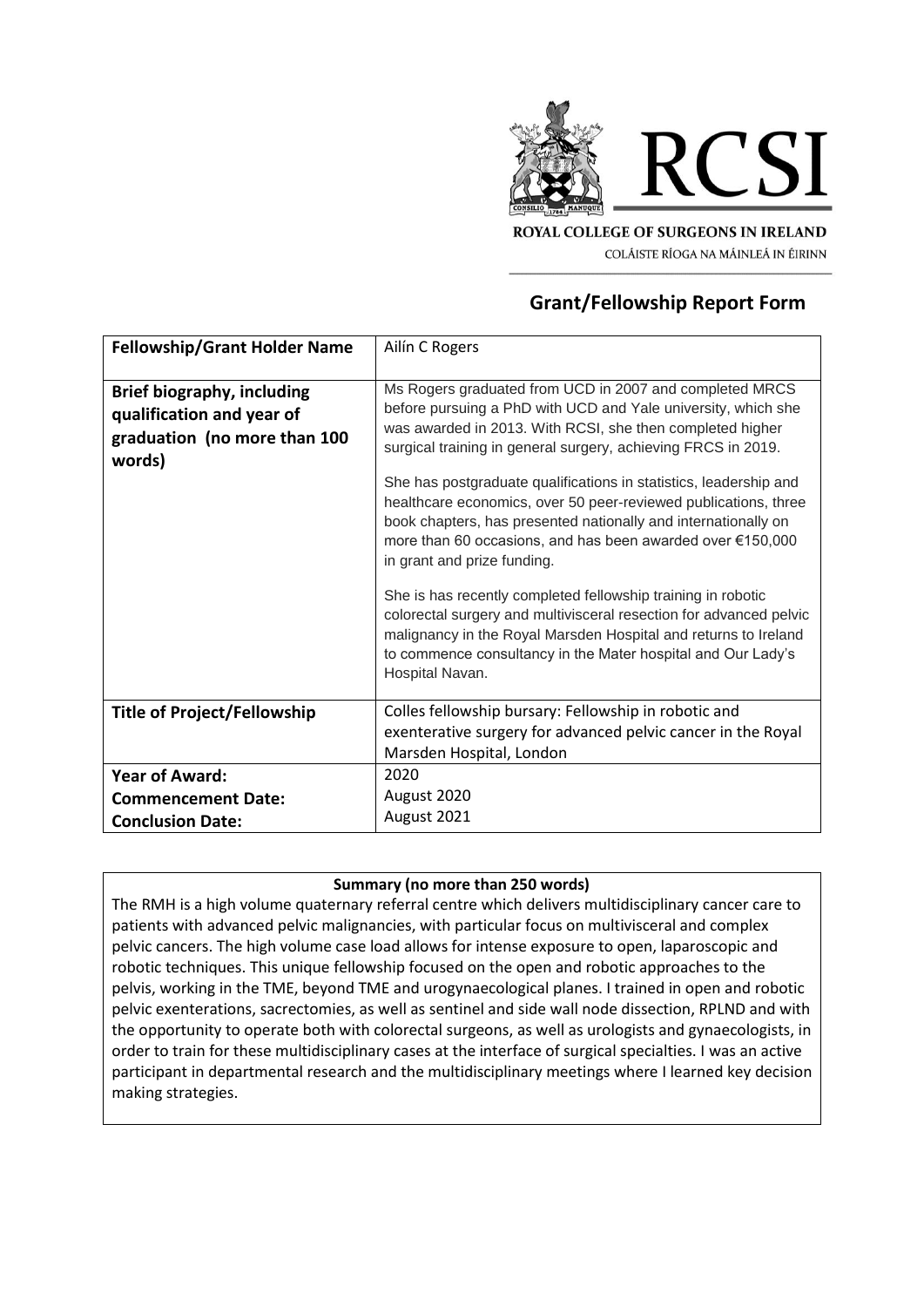### **Grant Report (in the region of but no more than 500 words)**

Objectives of Project/Fellowship:

The aim of this fellowship was to gain the invaluable experience operating as primary surgeon on a range of advanced pelvic pathologies in a specialised unit. The additional benefit was access to highvolume robotic surgery, with two dual console Da Vinci Xi robots with simulators, in use 5 days a week. The range of urological and gynaecological surgeries much increased my access to robotic surgery, under the supervision of a team of fellowship trained consultants. Over the year, I was involved with over 400 cancer operations, spending dedicated time gaining proficiency in robotic urological and gynaecology procedures as index cases (prostatectomy, cystectomy, pelvic lymph node dissection, TAH/BSO and sentinel and side wall lymph node dissection). I also learned RPLND and ileal conduit formation – more great skills useful for advanced and recurrent pelvic cancer surgery. This approach of multidisciplinary training is unique, and I really feel it offered me access to training volume, techniques, and a greater assurance of anatomical understanding than purely colorectal training has previously afforded me.

The colorectal unit at RMH offers a high standard of cancer care for a wide variety of CRC, but predominantly advanced cancer. Within the unit, we performed over 40 pelvic exenterations during the year and 5 sacrectomies, with many multivisceral resections. This provided invaluable experience in operating with multiple subspecialties on complex cases, often pushing the boundaries on the resectability of complex tumours, with the benefit of a world class MDT.

## Did you achieve these objectives?

During the 12-month fellowship, I was involved with >400 cancer operations, including >120 robotic surgeries, >40 pelvic exenterations, >70 pelvic side wall or sentinel lymph node dissections, >25 ileal conduits, became proficient at robotic urogynaecologic procedures such as ureterolysis, bladder mobilisation, BSO, uterine mobilisation, vaginal vault and bladder neck reconstruction. This provided me with the invaluable operating experience I hoped to achieve and bring forward with me into a busy consultant career.

I also learned many non-operative management skills during the 12-month fellowship which will prove invaluable in my consultant career. The challenges of Covid-19 meant that many teams from other hospitals came to RMH to operate (it was shielded from covid so that cancer surgeries in London could continue), and I had opportunity to work with colorectal surgeons from a variety of institutions. I learned from my RMH colleagues how to navigate and organise the complexities associated with Covid-era surgery. Furthermore, I remained involved in the supervision and training of trainees, management of resources and time, audit activities and had time for self-reflection on performance as well as achieving a work life balance.

In your opinion, what is the value of your award to:

(a) Yourself

This fellowship was undoubtedly the best professional year of my career to date, with the opportunity to hone my technical skills and truly focus on studying the art of surgery. Most importantly, I hugely enjoyed working with the RMH team and others in London. I now hold many new but enduring professional and personal relationships which have already yielded important personal and professional supports to me as I embark on my consultant career. I know that there are a variety of highly skilled professionals that I can seek advice from and collaborate with in the future. The award allowed me to live in a safe and comfortable area near the hospital and to travel to see my family within Covid-19 regulations.